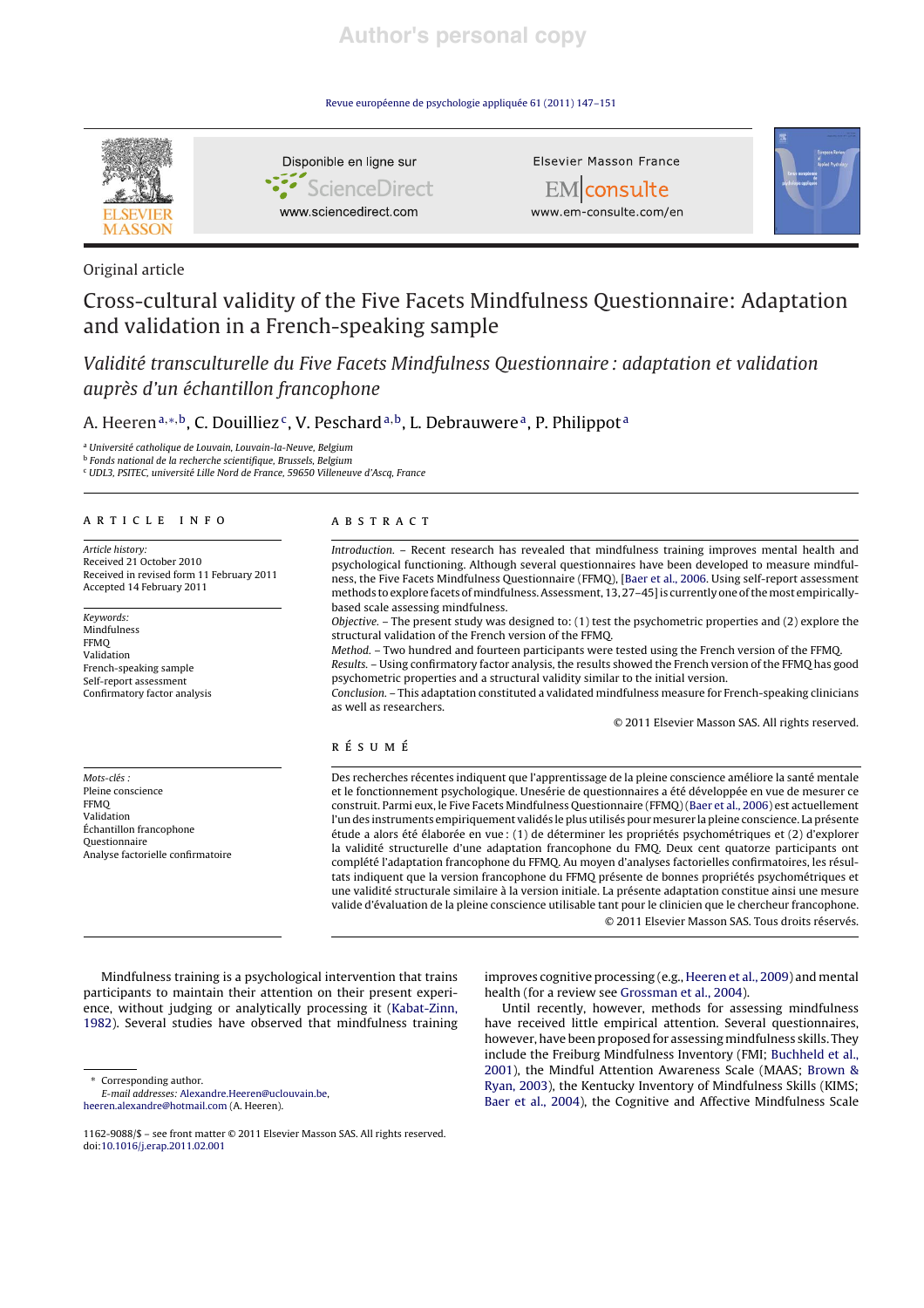(CAMS; Feldman et al., 2004), the Mindfulness Questionnaire (MQ; Chadwick et al., 2005), the Toronto Mindfulness Questionnaire (TMQ; Lau et al., 2006), or the Philadelphia Mindfulness Scale (PHLMS, Cardaciotto et al., 2008).

As argued by Baer et al. (2008), although all of these self-report measures assess a general tendency to be mindful in daily life, showed potentially good psychometric properties, and are significantly correlated with each other, differences in their content and structural construct clearly indicate a lack of consensus about the conceptualization of mindfulness. For example, the MAAS and the CAMS are unidimensional instruments, supporting the notion that mindfulness consists of a singles factor. To the opposite, the KIMS and the PHLMS are multidimensional and suggest that mindfulness should be conceptualized as multifaceted construct. To overcome this limitation, Baer et al. (2006) integrated items from different questionnaires (i.e., FMI, KIMS, MAAS, MQ, CAMS) into structural factors, providing an empirical integration of previous independent attempts to operationalize mindfulness. This procedure resulted in a 39-item questionnaire, called the Five Facet Mindfulness Questionnaire, which contains items rated on a five-point scale ranging from 1 (never or very rarely true) to 5 (very often or always true). The resulting instrument is structured by five factors labeled: Observing, Describing, Acting with awareness, Nonjudgement of inner experience, and Nonreactivity to inner experience.

For each subscale, good internal consistencies, with alpha coefficients ranging from .75 to .91, were observed. The Observing factor includes items related to "attending to internal and external experiences, such as sensations, cognitions, emotions, sights, sounds, and smells". The Describing factor consists of items related to "labeling internal experiences with words". The Acting with awareness factor incorporates items referring to "attending to one's present activities, in contrast to the notion of automatic pilot (i.e., behaving automatically and mechanically while attention is focused elsewhere)". The Nonjudgement of inner experience factor is related to items referring to "the tendency to take a nonevaluative stance toward thoughts and feelings". Finally, the Nonreactivity to inner experience factor consists of items related to the tendency to "allow thoughts and feelings to come and go, without getting caught up in, or carried away by them".

In a second nonmeditating sample, confirmatory factor analysis corroborated the five-factors solution. Further, hierarchical confirmatory factor analysis suggested that four of the facets are clear indicators of an overarching mindfulness construct. The observing facet did not fit this model. More recently, Baer et al. (2008) have reported that the lack of fit for the observing facet interacted with the type of sample used. Their confirmatory factor analysis, conducted on a sample of individuals who had already practiced mindfulness, clearly supported a model in which all five factors are indicators of an overarching mindfulness construct, while the observing factor did not fit among a nonmeditating sample.

However, such assessment appears as relevant for several reasons. First, although increased mindfulness scores in practicing mindfulness have been seen with other questionnaires (i.e., the MAAS and TMS), the FFMQ was the first questionnaire demonstrating that changes in minfulness effectively mediate the effects of mindfulness training on psychological health. Second, recent research in which the FFMQ was administrated suggest the global score and the facets are helpful in understanding, not only the changes that occur with the long-term practice of mindfulness, but how these are related to symptom reduction and improved psychological functioning.

To our knowledge, no French adaptation and validation of the FFMQ has been published. The present study was designed to translate and validate the FFMQ into French. Our particular interest was the question of whether the factor structure found by Baer et al. (2006) could be replicated in a nonmeditating French-speaking sample. Furthermore, we hypothesized that, as observed by Baer et al. (2006), a hierarchical confirmatory factor analysis should support that four of the factors would be clear indicators of an overarching mindfulness construct while the observing factor would be less related to this overarching mindfulness construct.

## 1. Overview

The scale was first translated into French. Next, the structural validity of the French version of the FFMQ was tested with confirmatory factor analyses. Subsequently, we assessed its incremental validity examining its relation with depression and anxiety. Finally, we examined the test-retest reliability of the French FFMQ.

## 2. French adaptation of the scale

We followed the steps for the transcultural validation of psychometric instruments detailed by Hambleton et al. (2004) for test adaptation. Items were first translated into French and then back-translated into English. Three fully bilingual experts translated the original English scale into French using a committee approach. The French version was then translated back into English and re-evaluated by two other bilingual experts. The first author supervised the whole translation/back-translation process. Experts were instructed to verify the conformity of the retranslated English version with the original version and the precision of the French items. Items with problematic back-translation were thoroughly discussed and appropriately amended. Most discrepancies were minor, involving the choice between two synonyms. Regarding the use of an appropriated format for the items, four participants were then instructed to comment on the overall presentation of the instrument and the precision of the items. No remarks were made. The French adaptation of the FFMQ is shown in Appendix I.

## 3. Structural validation

## 3.1. Method

#### 3.1.1. Participants

Two hundred and fourteen French speaking volunteers (131 women), who had never practiced mindfulness or meditation training, were administered the French version of the FFMQ. They were recruited among the Université catholique de Louvain community (Belgium), the Université Lille Nord de France community (France), and the acquaintance of the authors. All participants had at least a secondary school degree and were predominantly university graduates. Their ages ranged from 18 to 81 years old ( $M = 35.39$ ,  $SD = 13.55$ ).

#### 3.1.2. Measures and procedure

Participants filled in the questionnaires individually and in a quiet room, either at home or in a university laboratory. They were administered the French version of the FFMQ. They also completed the State-Trait Anxiety Inventory (STAI; Spielberger et al., 1983) and the Beck Depression Inventory-II (BDI-II; Beck et al., 1998), which assess the level of anxious and depressive symptoms, respectively.

### 3.2. Data analysis

Confirmatory factor analysis, using AMOS 16 software (Arbuckle, 2007) was used to test the factorial validity of the FFMQ. Before performing the analysis, we examined the skewness and kurtosis of the data of the measurement model. All parameters were between −1 and 1, indicating that the data are univariately normally distributed.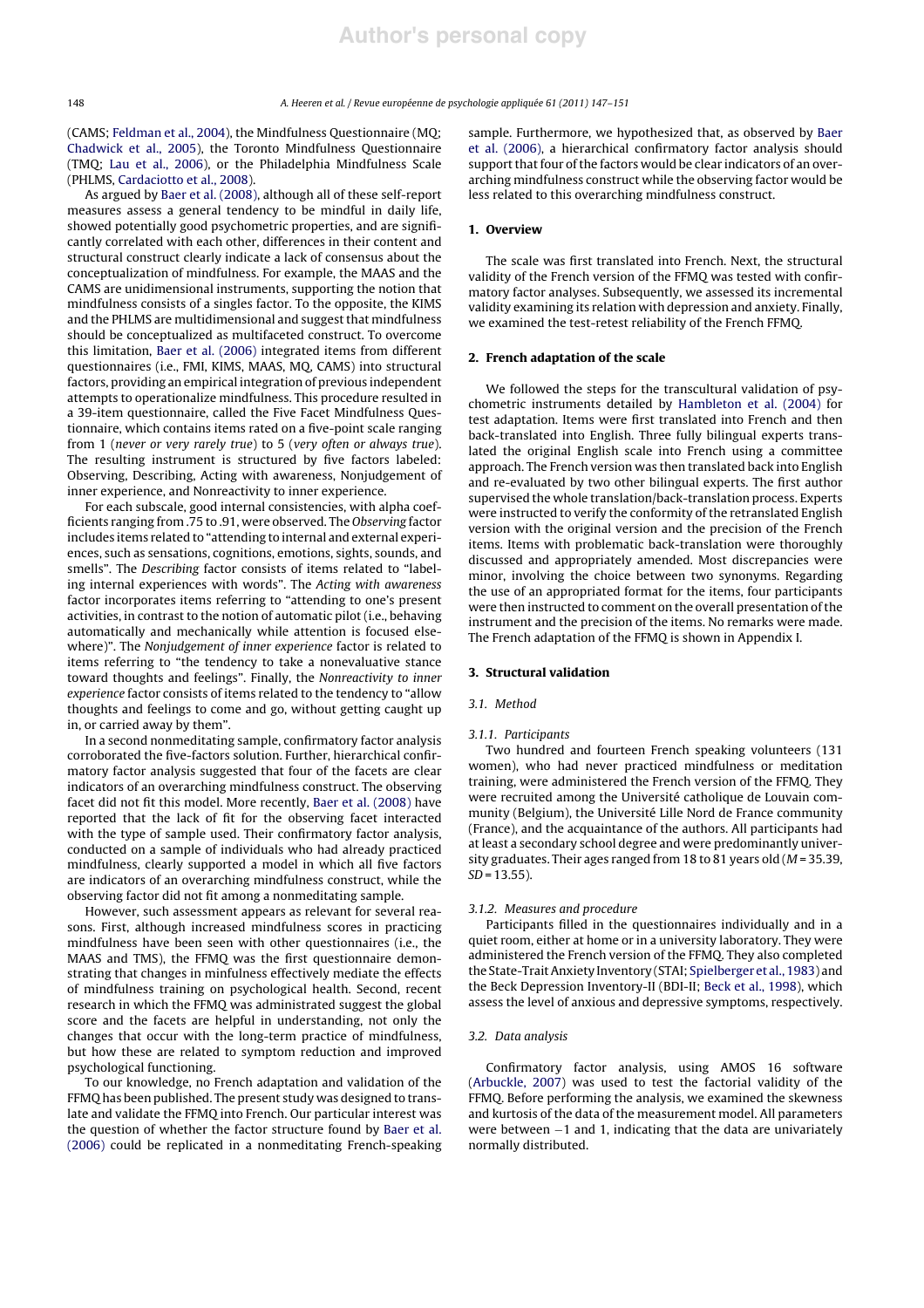The standard method of estimation in structural equation modelling is maximum likelihood, which is based on an assumption of multivariate normality of the manifest variables. However, as noted by Byrne (2001), an error that is frequently made when performing confirmatory factor analysis is that the normality of the data does not take into account multivariately. In our case, multivariately kurtosis was high, with a Mardia's (1974) coefficient of 158.713, clearly indicating a lack of multivariate normality. The items of the FFMQ refer to a sample of emotional behaviors that can be present or absent with varying frequency. This makes nonnormality and categorization problems likely (McDonald and Ho, 2002). Therefore, using standard normal theory estimators with these data could produce estimation problems.

There are various formulas to correct for the lack of multivariate normality when performing confirmatory factor analysis. For the present case, the most appropriate approach is to use an estimation method that makes no distributional assumptions, such as the unweighted least squares (ULS) estimation method. ULS is analogous to ordinary least squares in traditional regression. Indeed, ordinary least squares method minimizes the sum of squared errors and ULS minimizes the sum of squared values in the residual matrix (Browne, 1982).

As suggested by Browne (1982), due to the fact that the covariance matrix might not be as asymptotically distributed as chi-squared with the ULS method, chi-squared test and other fit indexes based on such statistics were not computable and, therefore, reported. Therefore, we used the following fit indexes to verify the tested models: (a) Goodness of fit Index (GFI), (b) Adjusted Goodness of Fit (AGFI), (c) Parsimony Goodness-of-Fit Index (PGFI), and (d) Parsimony Ratio (PRATIO). Unfortunately, incremental and residual fit indices cannot be used with the ULS method.

GFI is an absolute fit indexes developed by Jöreskog and Sörbom (1984) with a corresponding adjusted version, the AGFI, developed to incorporate a penalty function for the addition of free parameters in the model. The GFI is analogous to R-square and performs better than any other absolute fit index regarding the absolute fit of the data (Hoyle & Panter, 1995; Marsh et al., 1988). Both GFI and AGFI have values between 0 and 1, with 1 indicating a perfect fit. As suggested by Cole (1987), a value of .80 has usually been considered as a minimum for model acceptance.

PGFI (James et al., 1982) and PRATIO are parsimony-based fit measures. Absolute fit measures judge the fit of a model per se without reference to others models that could be relevant in the situation. Parsimony adjusted measures introduce a penalty for complicating the model by increasing the number of parameters in order to increase the fit. Usually parsimony fit indices are much lower than other normed fit measures. Values larger than .60 are generally considered satisfying (Blunch, 2008).

## 4. Results

## 4.1. Structural validity

The five models investigated by Baer et al. (2006, 2008) were tested in a confirmatory factor analysis: (a) a hierarchical model with the five facets as latent variables and mindfulness as a secondorder factor (Model A), (b) a model only including the five facets as latent variables (Model B), (c) a model with one sole principal factor (Model C), (d) a hierarchical model with four facets (all without the observation facet) as latent variables and mindfulness as a secondorder factor (Model D), and (e) a model only including the four facets as latent variables (Model E). We also tested a hierarchical model with the five facets of mindfulness as latent variables and mindfulness as second-order factors for four of the facets while the

observing factor is not related to this overarching construct (Model F).

Table 1 displays the fit indices of the six models. With the exception of the Model C, the five other models have very good fit indices. These results suggest that the observing facet is differentially related to the second-order factor than the others facets. Similarly, as showed in Appendix II, the observing facet presented lower standardized factor loadings on the broad mindfulness construct than the others facets. Baer et al. (2006) have reported similar pattern of results among nonmeditators. Therefore, we abided by the theoretical framework to select the most adequate model. In this case, as developed in the introduction, the hierarchical model with five factors (Model A) should be preferred.

As showed in Appendix II, the standardized factor loadings of Model A were statistically significant ( $p < .001$ ). Three items, however, showed loadings below .40 (i.e., item4, item 11, and item 36). Therefore, we also re-ran all analyses without these items. Results did not show any significant change. In order to be consistent with the initial scale, we did not exclude these items.

## 4.2. Descriptive statistics and internal consistency

Table 2 displays the descriptive statistics and internal validity indices of the French version of the FFMQ factors and global score. With a value of Cronbach's alpha higher than .75 for all factors (Nunally, 1978), the scale demonstrates good internal validity. The correlations between the first-order and second-order factors are displayed in Table 3.

## 4.3. Correlations between the FFMQ and other constructs

Table 3 displays the zero-order correlations between the dimensions of the FFMQ and the BDI-II as well as the STAI.

#### 4.4. Test-retest reliability

The temporal stability of the scale was examined in an independent sample of 40 French-speaking volunteers (21 women) over an 8-week period. These individuals, who had never practiced mind-

## Table 1

| Fit index values for the different tested models. |
|---------------------------------------------------|
|---------------------------------------------------|

| Models  | df  | GFI | AGFI | PGFI | <b>PRATIO</b> |
|---------|-----|-----|------|------|---------------|
| Model A | 697 | .89 | .88  | .80  | .94           |
| Model B | 692 | .91 | .90  | .81  | .93           |
| Model C | 702 | .72 | .69  | .65  | .95           |
| Model D | 430 | .94 | .93  | .82  | .93           |
| Model E | 428 | .94 | .93  | .81  | .92           |
| Model F | 698 | .88 | .87  | .79  | .94           |

A: Hierarchical model with five factors and one second-order factor; B: model with five factors; C: model with one sole factor; D: Hierarchical model with four factors and one second-order factor; E: model with four factors; F: hierarchical model with five first-order factors, one second-order factor, and four of the first-order factors related to the second-order factor; df: degree of freedom; GFI: Goodness of Fit Index; AGFI: Adjusted Goodness of Fit; PGFI: Parsimony Goodness-of-Fit Index, PRATIO: Parsimony Ratio.

## Table 2

Descriptive statistics and internal consistency of the French Version of Five Facets Mindfulness Questionnaire.

| Dimensions            | М      | SD    | Minimum | Maximum | $\alpha$ |
|-----------------------|--------|-------|---------|---------|----------|
| Observation           | 24.43  | 5.78  | 10      | 38      | .78      |
| Description           | 25.81  | 6.44  | 8       | 40      | .88      |
| Acting with awareness | 27.29  | 6.617 | 8       | 40      | .89      |
| Nonjudging            | 27.79  | 6.88  | 9       | 40      | .89      |
| Nonreactivity         | 18.79  | 4.47  |         | 32      | .76      |
| Mindfulness           | 124.11 | 18 37 | 60      | 177     | .88      |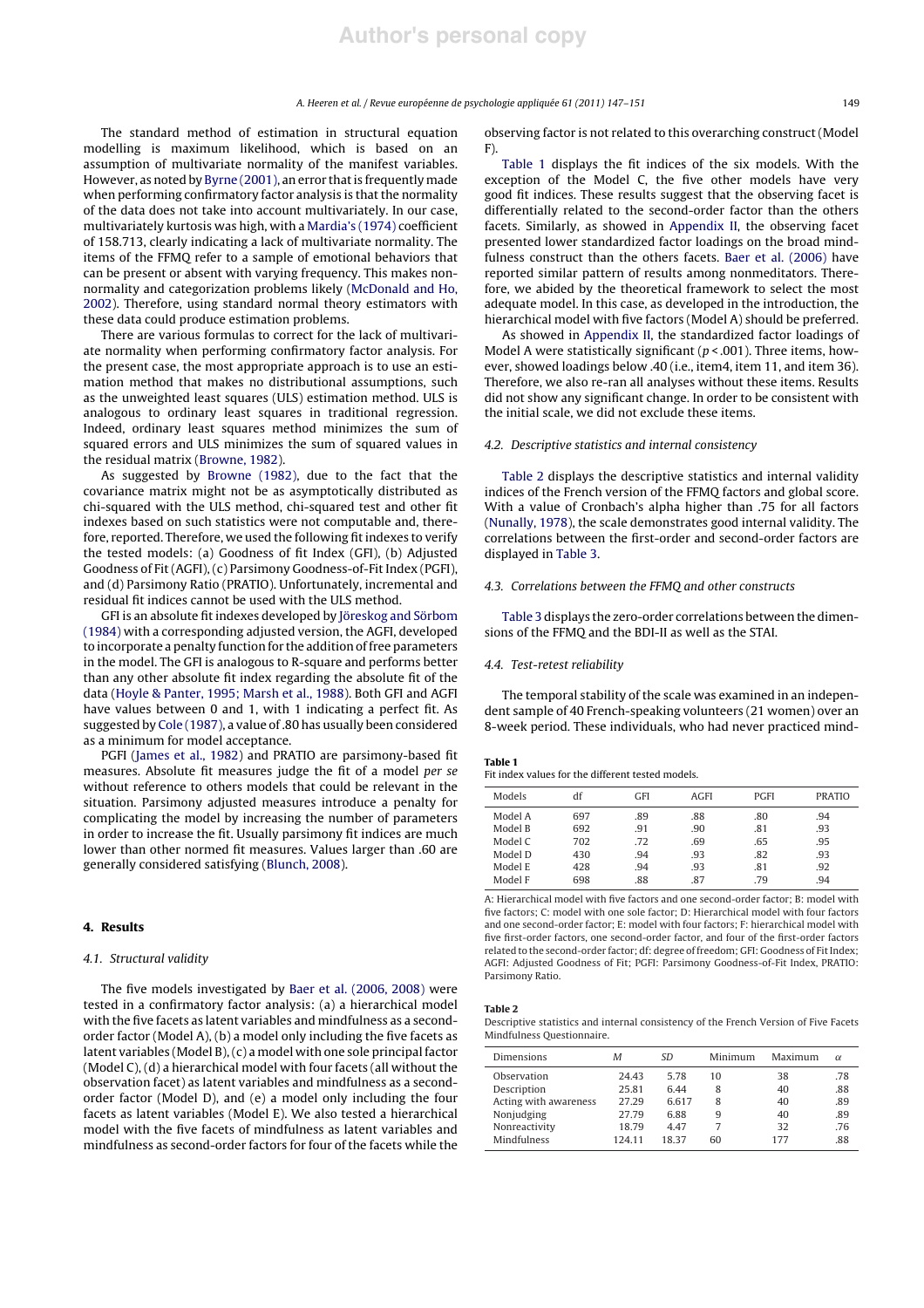## **Author's personal copy**

#### 150 A. Heeren et al. / Revue européenne de psychologie appliquée 61 (2011) 147–151

#### Table 3

Correlations between the first-order factors, the second-order factors, and other psychological constructs.

| Dimensions            | Observation              | Description     | Acting with awareness | Nonjudging           | Nonreactivity            | Mindfulness          |
|-----------------------|--------------------------|-----------------|-----------------------|----------------------|--------------------------|----------------------|
| Observation           | $\overline{\phantom{a}}$ | $.253**$        | .094                  | $-.111$              | $.277$ **                | .454                 |
| Description           |                          |                 | .208                  | .236"                | .271                     | .661                 |
| Acting with awareness |                          |                 | -                     | $.362$ <sup>**</sup> | .245                     | .649"                |
| Nonjudging            |                          |                 |                       |                      | .386"                    | $.641$ <sup>**</sup> |
| Nonreactivity         |                          |                 |                       |                      | $\overline{\phantom{0}}$ | $.655$ **            |
| STAI-Trait            | $-.042$                  | $-.250^{\circ}$ | $-.198"$              | $-.297'$             | $-.447"$                 | $-.425"$             |
| STAI-State            | $-.011$                  | .159            | .408"                 | $-.452$ <sup>*</sup> | $-.369'$                 | $-.482"$             |
| BDI-II                | $-.042$                  | $-.086$         | $-.467"$              | $-.281$              | $-.281$ <sup>*</sup>     | $-.335"$             |

Correlations between the first-order factors, the second-order factors, and other psychological constructs.

 $p < .05$ . \*\*  $p$  < .01.

fulness or meditation training, were aged between 18 to 74 years old ( $M = 32.27$ ,  $SD = 13.85$ ). All participants had at least a secondary school degree and were predominantly university graduates. Participants filled in the questionnaires individually in a quiet room, either at home or in a university laboratory. The test-retest reliability was assessed using correlation coefficients between Time 1 and Time 2. Good test-retest reliability were reported for the mindfulness score,  $r(40) = .64$ ,  $p < .001$ , the Observation facet,  $r$ (40) = .71,  $p < .001$ , the Description facet,  $r(40)$  = .73,  $p < .001$ , the Acting with awareness facet,  $r(40) = .72$ ,  $p < .001$ , the Nonjudging of inner experience facet,  $r(40) = .41$ ,  $p < .01$ , and the Nonreactivity to inner experience facet,  $r(40) = .64$ ,  $p < .001$ . These analyses suggested that the individual differences are stable over time.

## 5. Discussion

The aim of the present study was to translate and validate the FFMQ into French. Of particular interest was the question of whether the five-factor structure found by Baer et al. (2006) could be replicated in a nonmeditating French-speaking sample. Furthermore, we hypothesized that, as observed by Baer et al. (2006), a hierarchical confirmatory factor analysis should support that four of the factors would be found to be clear indicators of an overarching mindfulness construct, while the observing factor would be less related to this overarching mindfulness construct. The present data support the hierarchical model found by Baer et al. (2006) among nonmeditators sample.

In addition, the global scale and each subscale have a good internal validity. It should also be noted that the global scale as well as each subscale exhibits good test-retest reliability. These results suggest that the French version of the FFMQ may be employed either as a unidimensional scale, using a global score of mindfulness, or as a multidimensional scale, using the specific score of each subscale.

As predicted, we found that the observing facet does not fit as closely on the broad mindfulness construct than the others facets. Baer et al. (2008) have found similar results with the observing facet and reported that this effect interacted with the type of sample used. Indeed, confirmatory factor analysis, conducted on a sample of individuals who had already practiced mindfulness clearly support a five-factor solution which are indicators of an overarching mindfulness construct, while the observing factor did not fit among a nonmeditating sample. According to Baer et al. (2008), the notion of self-focused attention may shed light this pattern of results. Self-focused attention has been defined as awareness of internally generated stimuli such as sensations, cognitions, and emotions. Biased selective self-focused attention has been identified as a transdiagnostic process that may play a causal role in maintaining or exacerbating several forms of psychopathology (e.g., Harvey et al., 2004). Becausemeditation teaches unbiased observation of all stimuli, it may reduce maladaptive forms of selective self-attention. Thus, high scores on the observing facet in meditators may indicate a greater tendency to be better able to shift attention flexibly rather than becoming rigidly absorbed in any particular class of stimuli.

Regarding incremental validity, in general, significant negative correlations were observed between the FFMQ and measures of depression and anxiety. However, again, there were no significant correlation between the observation facet and these other constructs. As mentioned above, Baer et al. (2008) suggested that the tendency to be observant of internal and external stimuli was only observed as adaptive in meditators. For others, previous findings suggest that it was maladaptive or neutral. In addition, our data also suggest that the nonjudging and nonreactivity facets seem to play a particular function. Indeed, there were negatively correlated with each measure of anxiety and depressions. Consistently, previous findings have also observed that these facets completely mediated the significant relationship between meditations and psychological well-being (Baer et al., 2008). These differential relationships with others constructs support the relevance of measuring facets separately.

The present study suffers from several limitations. First, our sample only comprises nonmeditators. Future studies should assess the structural validity of the French version of the FFMQ, and especially the particular nature of the observation facet, among meditators. Second, we did not assess the concurrent validity. Future studies should examine the correlation between the French version of the FFMQ and the other validated measure of mindfulness (e.g., the MAAS). Third, the test-retest sample was relatively small, thereby limiting statistical power and increasing the likelihood of a Type II error. Future research with larger samples is clearly needed.

In conclusion, the French version of the FFMQ constituted a mindfulness measure for French-speaking clinicians as well as researchers. As mentioned before, such assessment might be relevant in examining whether individuals who practise mindfulness become more mindful over time, and whether these changes effectively mediate the effects of mindfulness training on mental health.

#### Disclosure of interest

The authors declare that they have no conflicts of interest concerning this article.

### Appendix A. Supplementary data

Supplementary data associated with this article can be found, in the online version, at doi:10.1016/j.erap.2011.02.001.

#### References

Arbuckle, J.L., 2007. Amos 16. 0 Users Guide. Amos Development Corporation, Spring House, PA.